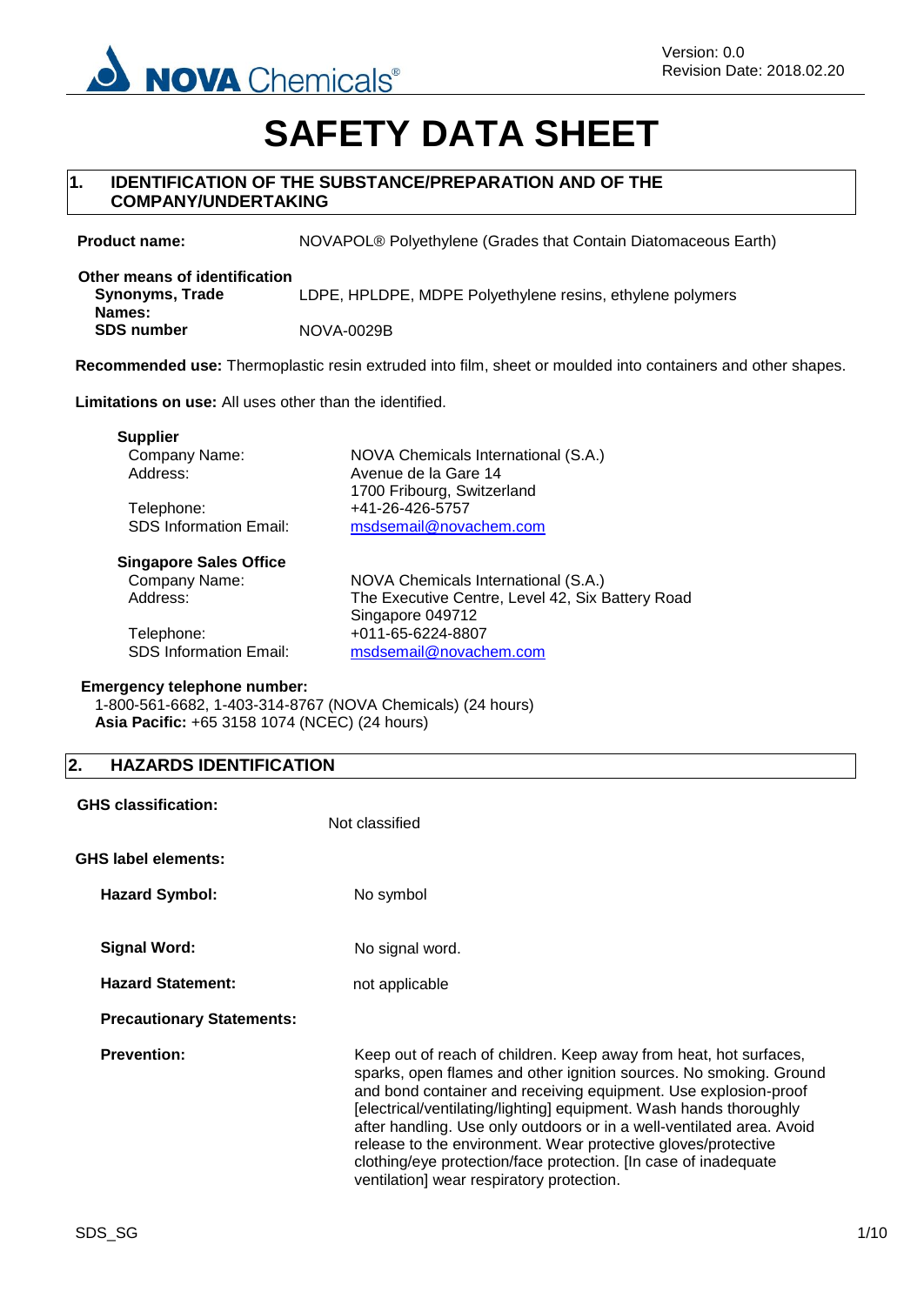| Response: | IF SWALLOWED: Rinse mouth. Do NOT induce vomiting. Get<br>medical advice/attention. IF ON SKIN: Wash with plenty of<br>water/soap. If skin irritation occurs: Get medical advice/attention. IF<br>INHALED: Remove person to fresh air and keep comfortable for<br>breathing. IF IN EYES: Rinse cautiously with water for several<br>minutes. Remove contact lenses, if present and easy to do. Continue<br>rinsing. |
|-----------|---------------------------------------------------------------------------------------------------------------------------------------------------------------------------------------------------------------------------------------------------------------------------------------------------------------------------------------------------------------------------------------------------------------------|
| Storage:  | Store in accordance with local/regional/national regulations.<br>Protect from sunlight.                                                                                                                                                                                                                                                                                                                             |
| Disposal: | Dispose of contents/container in accordance with<br>local/regional/national/international regulations. Refer to manufacturer<br>or supplier for information on recovery or recycling.                                                                                                                                                                                                                               |

## **Other hazards which don't result in classification:**

| <b>Primary hazards:</b>  | not applicable                                                                                                                                                                                                                                                                                                                                                                                                                                                                                                                                                                                                                                                                                                                                                                                                                                                                                              |
|--------------------------|-------------------------------------------------------------------------------------------------------------------------------------------------------------------------------------------------------------------------------------------------------------------------------------------------------------------------------------------------------------------------------------------------------------------------------------------------------------------------------------------------------------------------------------------------------------------------------------------------------------------------------------------------------------------------------------------------------------------------------------------------------------------------------------------------------------------------------------------------------------------------------------------------------------|
| <b>Specific hazards:</b> | This mixture is a preparation containing polymers and additives. Although it<br>may contain components that may be classified, the product does not<br>present a danger to human health by inhalation, ingestion or contact with<br>the skin or to the aquatic environment in the form in which it is placed on<br>the market. If small particles are generated during further processing,<br>handling or by other means, may form combustible dust concentrations in<br>air. Spilled product may create a dangerous slipping hazard. The silica,<br>cristobalite is inextricably bound or coated in the resin. Under fire<br>conditions, product will readily burn and emit irritating smoke. Molten<br>material will produce thermal burns. Polyethylene is an essentially<br>biologically inert solid and considered non-toxic. It is stable (does not<br>decompose) in landfills or in aquatic systems. |

## **3. COMPOSITION/INFORMATION ON INGREDIENTS**

## **Substance or Preparation:**

## **General information:**

| <b>Chemical name</b> | <b>Concentration</b> | <b>CAS-No.</b> | <b>IEC No.</b>   |
|----------------------|----------------------|----------------|------------------|
| Silica, cristobalite | $10.1 - 0.3\%$       | 14464-46-1     | <b>238-455-4</b> |

**Additional Information:** The silica, cristobalite is inextricably bound or coated in the resin.

| 4.<br><b>FIRST-AID MEASURES</b>                              |                                                                                                                                                                                        |
|--------------------------------------------------------------|----------------------------------------------------------------------------------------------------------------------------------------------------------------------------------------|
| Inhalation:                                                  | IF INHALED: Remove person to fresh air and keep comfortable for<br>breathing. Get medical advice/attention.                                                                            |
| Eye contact:                                                 | IF IN EYES: Rinse cautiously with water for several minutes. Remove<br>contact lenses, if present and easy to do. Continue rinsing. Get medical<br>advice/attention.                   |
| <b>Skin Contact:</b>                                         | IF ON SKIN: Wash with plenty of water/soap. If skin irritation occurs: Get<br>medical advice/attention.                                                                                |
| Ingestion                                                    | IF SWALLOWED: Rinse mouth. Do NOT induce vomiting. Get medical<br>advice/attention.                                                                                                    |
| <b>Most important</b><br>symptoms/effects, acute<br>delayed: | Thermal burns. Respiratory irritation. Mechanical irritation. The silica,<br>cristobalite is inextricably bound or coated in the resin, which minimizes the<br>likelihood of exposure. |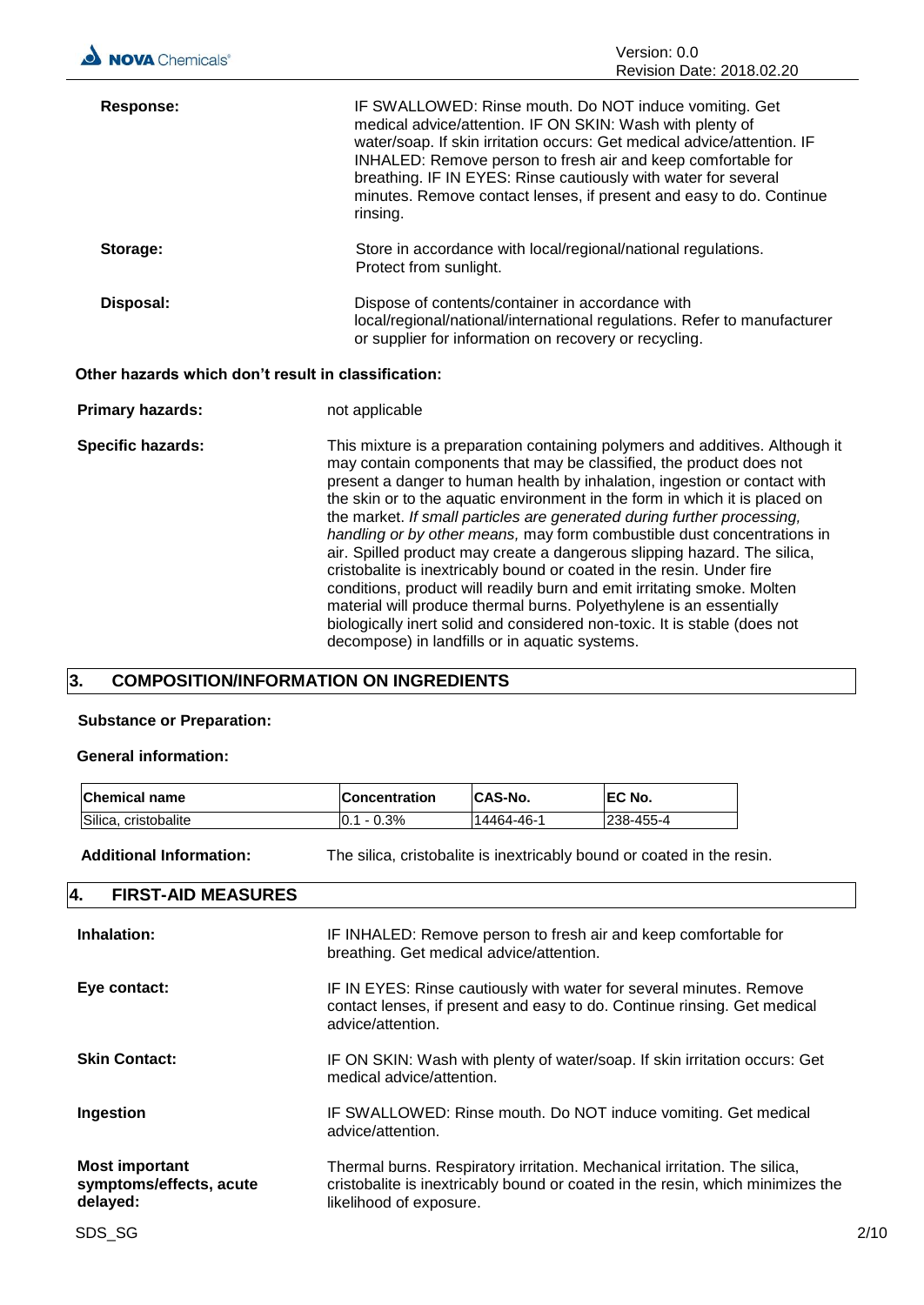

**Indication of immediate medical attention and special treatment needed, if necessary:**

After adequate first aid, no further treatment is required unless symptoms reappear. For more detailed medical emergency support information, call +1-800-561-6682 or +1-403-314-8767 (24 hours, NOVA Chemicals Emergency Response). Burns should be treated as thermal burns. Molten resin will come off as healing occurs; therefore, immediate removal from the skin is not necessary. Treatment should be directed at the control of symptoms and the clinical condition of the patient. No adverse effects due to ingestion are expected. The silica, cristobalite is inextricably bound or coated in the resin, which minimizes the likelihood of exposure.

## **5. FIRE-FIGHTING MEASURES**

| <b>Extinguishing media:</b>                    | Water fog or water spray. Small fires: Dry chemical, carbon dioxide (CO2)<br>or foam.                                                                                                                                                                                                                                                                                                                                                                                                                                                                                                                         |
|------------------------------------------------|---------------------------------------------------------------------------------------------------------------------------------------------------------------------------------------------------------------------------------------------------------------------------------------------------------------------------------------------------------------------------------------------------------------------------------------------------------------------------------------------------------------------------------------------------------------------------------------------------------------|
| <b>Unsuitable extinguishing</b><br>media:      | Avoid water in straight hose stream; will scatter and spread fire.                                                                                                                                                                                                                                                                                                                                                                                                                                                                                                                                            |
| Specific hazard arising from<br>the chemical:  | Upon heating, polyethylene may emit various oligomers, waxes and<br>oxygenated hydrocarbons as well as carbon dioxide, carbon monoxide and<br>small amounts of other organic vapours (e.g. aldehydes, acrolein).<br>Inhalation of these decomposition products may be hazardous. Powdered<br>material may form explosive dust-air mixtures. Risk of dust-air explosion is<br>increased if flammable vapours are also present. Static discharge: material<br>can accumulate static charges which may cause an incendiary electrical<br>discharge.                                                              |
|                                                | Solid resins support combustion but do not meet combustible definition.<br>Product will burn at high temperatures but is not considered flammable.<br>Under fire conditions, product will readily burn and emit irritating smoke.<br>Powdered material may form explosive dust-air mixtures.                                                                                                                                                                                                                                                                                                                  |
| <b>Special fire fighting</b><br>procedures:    | Keep upwind. Keep unauthorized personnel away. Move containers from<br>fire area if you can do so without risk. Fight fire from maximum distance or<br>use unmanned holders or monitor nozzles. Apply extinguishing media<br>carefully to avoid creating airborne dust. Water may be used to flood the<br>area. Use water spray to cool fire exposed surfaces and to protect<br>personnel. Avoid inhaling any smoke and combustion materials. Remove<br>and isolate contaminated clothing and shoes. Prevent runoff from fire<br>control or dilution from entering streams, sewers, or drinking water supply. |
| Special protective action for<br>firefighters: | Firefighters must use standard protective equipment including flame<br>retardant coat, helmet with face shield, gloves, rubber boots, and in<br>enclosed spaces, SCBA.                                                                                                                                                                                                                                                                                                                                                                                                                                        |

## **6. ACCIDENTAL RELEASE MEASURES**

| Personal precautions,<br>protective equipment and<br>emergency procedures: | Isolate area. Alert stand-by emergency and fire fighting personnel. Dust<br>deposits should not be allowed to accumulate on surfaces, as these may<br>form an explosive mixture if they are released into the atmosphere in<br>sufficient concentration.                                                                                                                                                                                                                                                                                                         |
|----------------------------------------------------------------------------|------------------------------------------------------------------------------------------------------------------------------------------------------------------------------------------------------------------------------------------------------------------------------------------------------------------------------------------------------------------------------------------------------------------------------------------------------------------------------------------------------------------------------------------------------------------|
| <b>Environmental Precautions:</b>                                          | Prevent entry into waterways, sewer, basements or confined areas.                                                                                                                                                                                                                                                                                                                                                                                                                                                                                                |
| Methods and material for<br>containment and cleaning up:                   | Wear appropriate personal protective equipment. Do not touch or walk<br>through spilled material. In case of leakage, eliminate all ignition sources.<br>Stop leak if safe to do so. Prevent entry into waterways, sewer, basements<br>or confined areas. Spilled product may create a dangerous slipping hazard.<br>Use appropriate tools to put the spilled solid in an appropriate disposal or<br>recovery container. Recover and reclaim or recycle, if practical. Avoid<br>dispersal of dust in the air (i.e., clearing dust surfaces with compressed air). |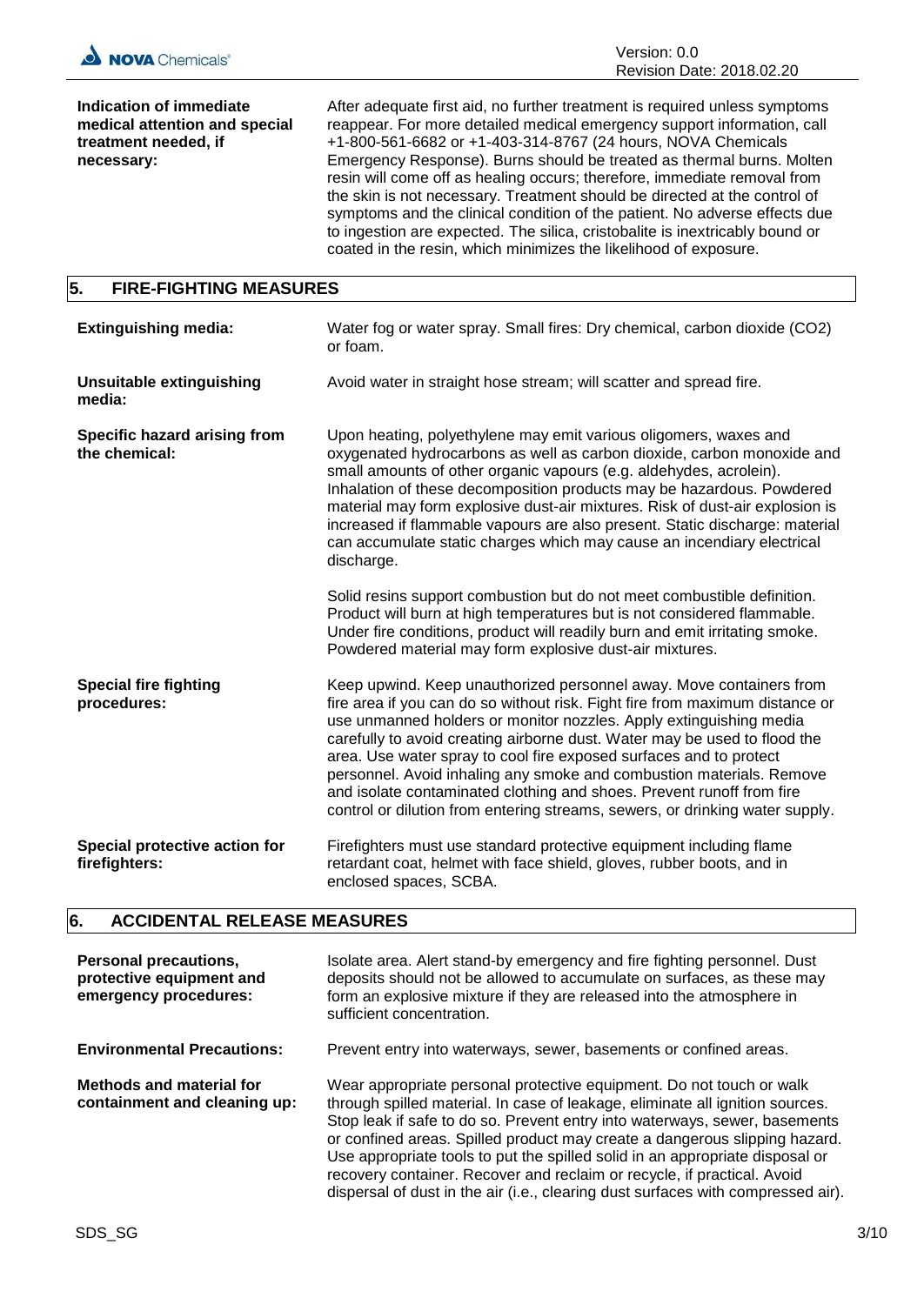

## **7. HANDLING AND STORAGE**

**Precautions for safe handling:** Keep out of reach of children. Keep away from uncontrolled heat and incompatible materials. Ground all material handling and transfer equipment. Wash hands thoroughly after handling. Prevent dust accumulation to minimise explosion hazard. For additional information on control of static and minimizing potential dust and fire hazards, refer to NFPA-654, "Standard for the Prevention of Fire and Dust Explosions from the Manufacturing, Processing and Handling of Combustible Particulate Solids, 2013 Edition". Use in a well-ventilated area. Avoid release to the environment. Wear eye protection/protective gloves as needed/wear full face-shield during thermal processing if contact with molten material is possible/wear respirator if dusty. Spilled product may create a dangerous slipping hazard. **Condition for safe storage, including any incompatibilities:** Store in accordance with all current regulations and standards. Storage area should be clearly identified, well-illuminated and clear of obstruction.

Store in closed, grounded and properly designed vessels. Keep away from uncontrolled heat and incompatible materials. Protect from sunlight. Outdoor storage of product in bags requires protection from ultra-violet sunlight by use of a UV stabilized bag or alternate means. Avoid accumulation of dust by frequent cleaning and suitable construction of storage and handling areas. Keep shovels and vacuum systems readily available for cleanup of loose material. DO NOT enter filled bulk containers and attempt to walk over product, due to risk of slipping and possible suffocation. Use a fall arrest system when working near open bulk containers.

## **8. EXPOSURE CONTROLS/PERSONAL PROTECTION**

**Appropriate engineering control measures:** Engineering methods to reduce hazardous exposure are preferred controls. Methods include mechanical ventilation (dilution and local exhaust) process or personal enclosure, remote and automated operation, control of process conditions, leak detection and repair systems, and other process modifications. Ensure all exhaust ventilation systems are discharged to outdoors, away from air intakes and ignition sources. Supply sufficient replacement air to make up for air removed by exhaust systems. Administrative (procedure) controls and use of personal protective equipment may also be required. It is recommended that all dust control equipment such as local exhaust ventilation and material transport systems involved in handling of this product contain explosion relief vents or an explosion suppression system or an oxygen-deficient environment. Use only appropriately classified electrical equipment and powered industrial trucks.

**Occupational Exposure Limits:**

During dusty conditions ACGIH recommends for Particles (insoluble or poorly soluble) not otherwise specified a TWA of 10 mg/m3 (inhalable particles), 3 mg/m3 TWA (respirable particles). **Singapore:** 10 mg/m3 TWA (related to Nuisance particulates) The silica, cristobalite is inextricably bound or coated in the resin, which minimizes the likelihood of exposure.

| <b>Chemical name</b>                       | <b>Type</b> | <b>Exposure Limit Values</b> | <b>Source</b>                                                                                                       |
|--------------------------------------------|-------------|------------------------------|---------------------------------------------------------------------------------------------------------------------|
| Silica, cristobalite - Respirable<br>dust. | <b>TWA</b>  | $0.05 \text{ ma/m}$ 3        | Singapore. PELs. (Workplace Safety and<br>Health (Permissible Exposure Levels of<br>Toxic Substances) Order) (2006) |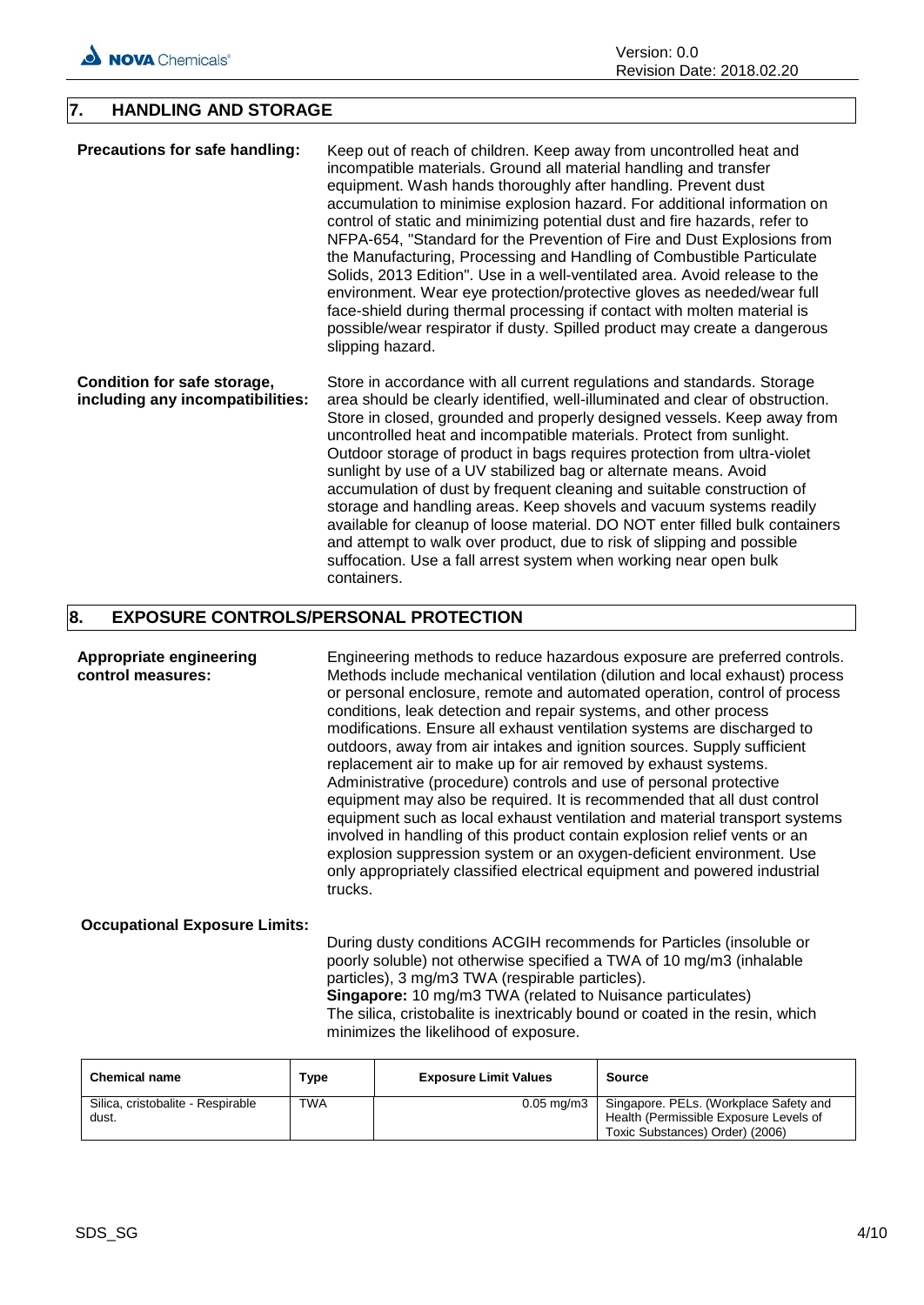| NOVA Chemicals® | Version: 0.0<br>Revision Date: 2018.02.20 |
|-----------------|-------------------------------------------|
|                 |                                           |

| Personal protective equipment (ppe) |                                                                                                                                                                                                                                                                                                                                                                                                                        |  |  |
|-------------------------------------|------------------------------------------------------------------------------------------------------------------------------------------------------------------------------------------------------------------------------------------------------------------------------------------------------------------------------------------------------------------------------------------------------------------------|--|--|
| <b>Respiratory Protection:</b>      | Personal protective equipment (PPE) should not be considered a long-term<br>solution to exposure control. Employer programs to properly select, fit,<br>maintain and train employees to use equipment must accompany PPE.<br>Consult a competent industrial hygiene resource, the PPE manufacturer's<br>recommendation, and/or applicable regulations to determine hazard<br>potential and ensure adequate protection. |  |  |
|                                     | Appropriate approved air-purifying respirator or self-contained breathing<br>apparatus should be used. Air supplied breathing apparatus must be used<br>when oxygen concentrations are low or if airborne concentrations exceed<br>the limits of the air-purifying respirators.                                                                                                                                        |  |  |
| <b>Eye Protection:</b>              | Safety glasses. Wear a face shield when working with molten material.                                                                                                                                                                                                                                                                                                                                                  |  |  |
| <b>Hand Protection:</b>             | Wear gloves to protect against thermal burns.                                                                                                                                                                                                                                                                                                                                                                          |  |  |
| <b>Skin Protection:</b>             | Wear appropriate clothing to prevent any possibility of skin contact. Wear<br>work clothes with long sleeves and pants. Safety footwear with good<br>traction is recommended to help prevent slipping. Static Dissipative (SD)<br>rated footwear is also recommended.                                                                                                                                                  |  |  |
| Hygiene measures:                   | Use effective control measures and PPE to maintain worker exposure to<br>concentrations that are below these limits. Ensure that eyewash stations<br>and safety showers are in close proximity to work locations.                                                                                                                                                                                                      |  |  |

## **9. PHYSICAL AND CHEMICAL PROPERTIES**

| Appearance                                            |                                                                                             |  |
|-------------------------------------------------------|---------------------------------------------------------------------------------------------|--|
| <b>Physical state:</b>                                | solid                                                                                       |  |
| Form:                                                 | Pellets or Granular powder                                                                  |  |
| Colour:                                               | white / colourless / translucent                                                            |  |
| Odour:                                                | Minimal, Mild                                                                               |  |
| <b>Odour threshold:</b>                               | No data available.                                                                          |  |
| pH:                                                   | not applicable                                                                              |  |
| <b>Melting point/freezing point:</b>                  | 105 - 125 °C (221 - 257 °F) (Melting Point)<br>80 - 105 °C (176 - 221 °F) (Softening point) |  |
| Initial boiling point and boiling range:              | not applicable                                                                              |  |
| <b>Flash Point:</b>                                   | not applicable                                                                              |  |
| <b>Evapouration rate:</b>                             | not applicable                                                                              |  |
| Flammability (solid, gas):                            | May form combustible dust concentrations in air.                                            |  |
| Upper/lower limit on flammability or explosive limits |                                                                                             |  |
| Flammability limit - upper (%):                       | not applicable                                                                              |  |
| Flammability limit - lower (%):                       | not applicable                                                                              |  |
| Vapour pressure:                                      | not applicable                                                                              |  |
| Vapour density:                                       | not applicable                                                                              |  |
| <b>Relative density:</b>                              | $0.910 - 0.940$                                                                             |  |
| Solubility(ies)                                       |                                                                                             |  |
| <b>Solubility in water:</b>                           | Insoluble in water                                                                          |  |
| Solubility (other):                                   | No data available.                                                                          |  |
| Partition coefficient (n-octanol/water):              | not applicable                                                                              |  |
| Auto-ignition temperature:                            | 330 - 410 °C (626 - 770 °F)                                                                 |  |
| <b>Decomposition temperature:</b>                     | $>$ 300 °C ( $>$ 572 °F)                                                                    |  |
| <b>Viscosity:</b>                                     | not applicable                                                                              |  |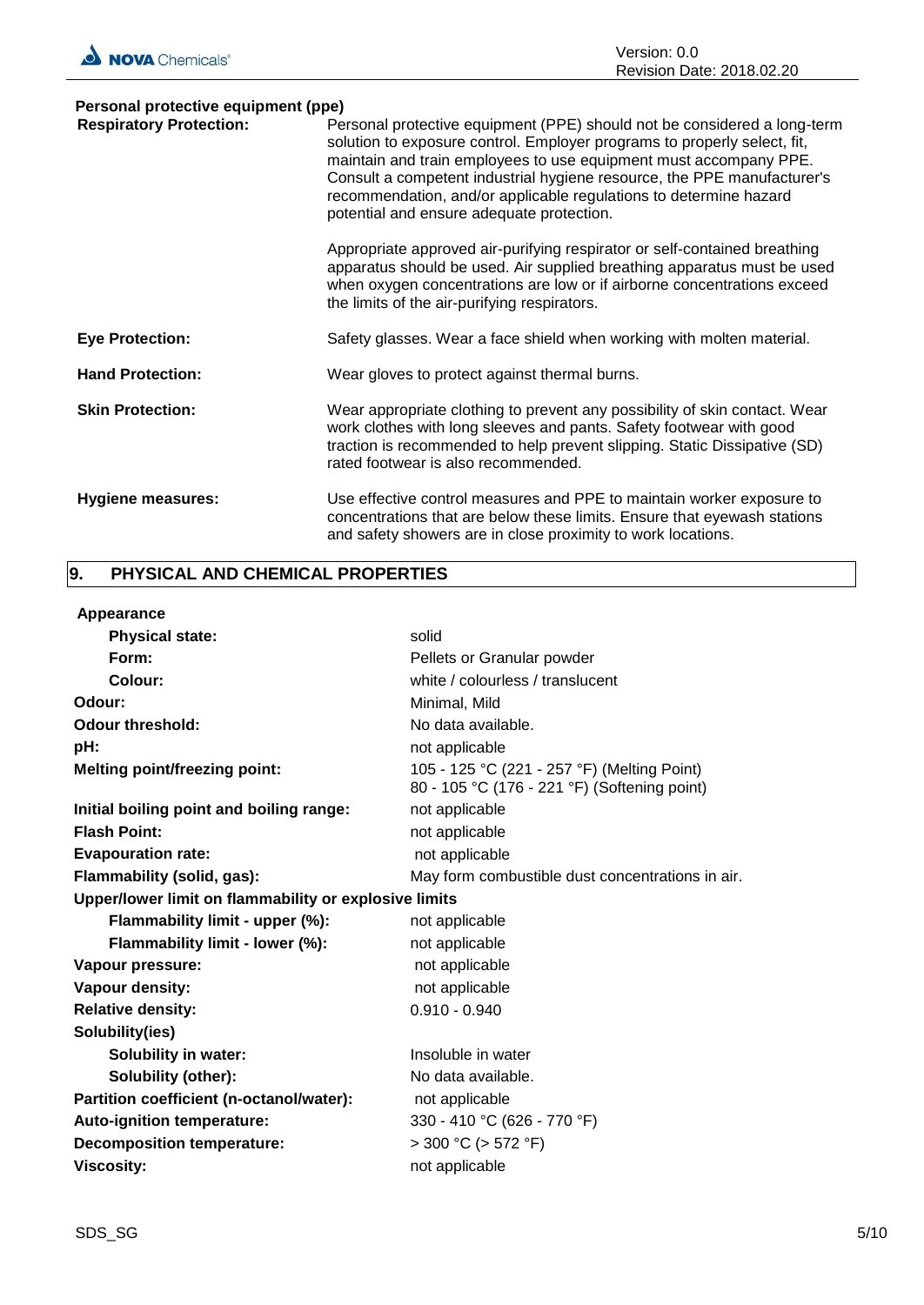Version: 0.0 Revision Date: 2018.02.20

## **10. STABILITY AND REACTIVITY**

| <b>Reactivity:</b>                                   | Contact with incompatible materials. Sources of ignition. Exposure to heat.                                                                                                                                                                                                                                                  |
|------------------------------------------------------|------------------------------------------------------------------------------------------------------------------------------------------------------------------------------------------------------------------------------------------------------------------------------------------------------------------------------|
| <b>Incompatible Materials:</b>                       | Strong oxidising agents. Organic solvents, ether, gasoline, lubricating oils,<br>chlorinated hydrocarbons and aromatic hydrocarbons may react with and<br>degrade polyethylene. Powdered material may form explosive dust-air<br>mixtures. Risk of dust-air explosion is increased if flammable vapours are<br>also present. |
| <b>Chemical Stability:</b>                           | Material is stable under normal conditions.                                                                                                                                                                                                                                                                                  |
| <b>Possibility of Hazardous</b><br><b>Reactions:</b> | Hazardous polymerization not likely to occur.                                                                                                                                                                                                                                                                                |
| <b>Conditions to Avoid:</b>                          | Avoid exposing to heat and contact with strong oxidising substances. Avoid<br>processing material over 300 °C (572 °F).                                                                                                                                                                                                      |
| <b>Hazardous Decomposition</b><br><b>Products:</b>   | Upon decomposition, polyethylene may emit various oligomers, waxes and<br>oxygenated hydrocarbons as well as carbon dioxide, carbon monoxide and<br>small amounts of other organic vapours (e.g. aldehydes, acrolein).<br>Inhalation of these decomposition products may be hazardous.                                       |

## **11. TOXICOLOGICAL INFORMATION**

| Information on likely routes of exposure<br>Inhalation:<br>During processing, thermal fumes and inhalation of fine particles may |                                                                                                                                                                                                                                                          |  |
|----------------------------------------------------------------------------------------------------------------------------------|----------------------------------------------------------------------------------------------------------------------------------------------------------------------------------------------------------------------------------------------------------|--|
|                                                                                                                                  | cause respiratory irritation. The silica, cristobalite is inextricably bound or<br>coated in the resin, which minimizes the likelihood of exposure.                                                                                                      |  |
| Ingestion:                                                                                                                       | Ingestion of this product is not a likely route of exposure.                                                                                                                                                                                             |  |
| <b>Skin Contact:</b>                                                                                                             | During processing, contact with powder or fines may cause mechanical<br>irritation. Molten material will produce thermal burns. The silica, cristobalite<br>is inextricably bound or coated in the resin, which minimizes the likelihood<br>of exposure. |  |
| Eye contact:                                                                                                                     | During processing, contact with powder or fines may cause mechanical<br>irritation. Molten material will produce thermal burns. The silica, cristobalite<br>is inextricably bound or coated in the resin, which minimizes the likelihood<br>of exposure. |  |
| Symptoms related to the physical, chemical and toxicological characteristics<br>Inhalation:<br>Respiratory irritation.           |                                                                                                                                                                                                                                                          |  |
| Ingestion:                                                                                                                       | No adverse effects due to ingestion are expected.                                                                                                                                                                                                        |  |
| <b>Skin Contact:</b>                                                                                                             | Mechanical irritation. Thermal burns. Negligible irritation of the skin based<br>on chemical structure (polymer).                                                                                                                                        |  |
| Eye contact:                                                                                                                     | Mechanical irritation. Thermal burns. May cause mild, short-lasting<br>discomfort to eyes.                                                                                                                                                               |  |
| Information on toxicological effects                                                                                             |                                                                                                                                                                                                                                                          |  |
| <b>Acute toxicity</b>                                                                                                            |                                                                                                                                                                                                                                                          |  |
| Oral<br>Product:                                                                                                                 | LD50 : $> 5,000$ mg/kg (estimated)                                                                                                                                                                                                                       |  |
| <b>Dermal</b><br><b>Product:</b>                                                                                                 | Not classified for acute toxicity based on available data.                                                                                                                                                                                               |  |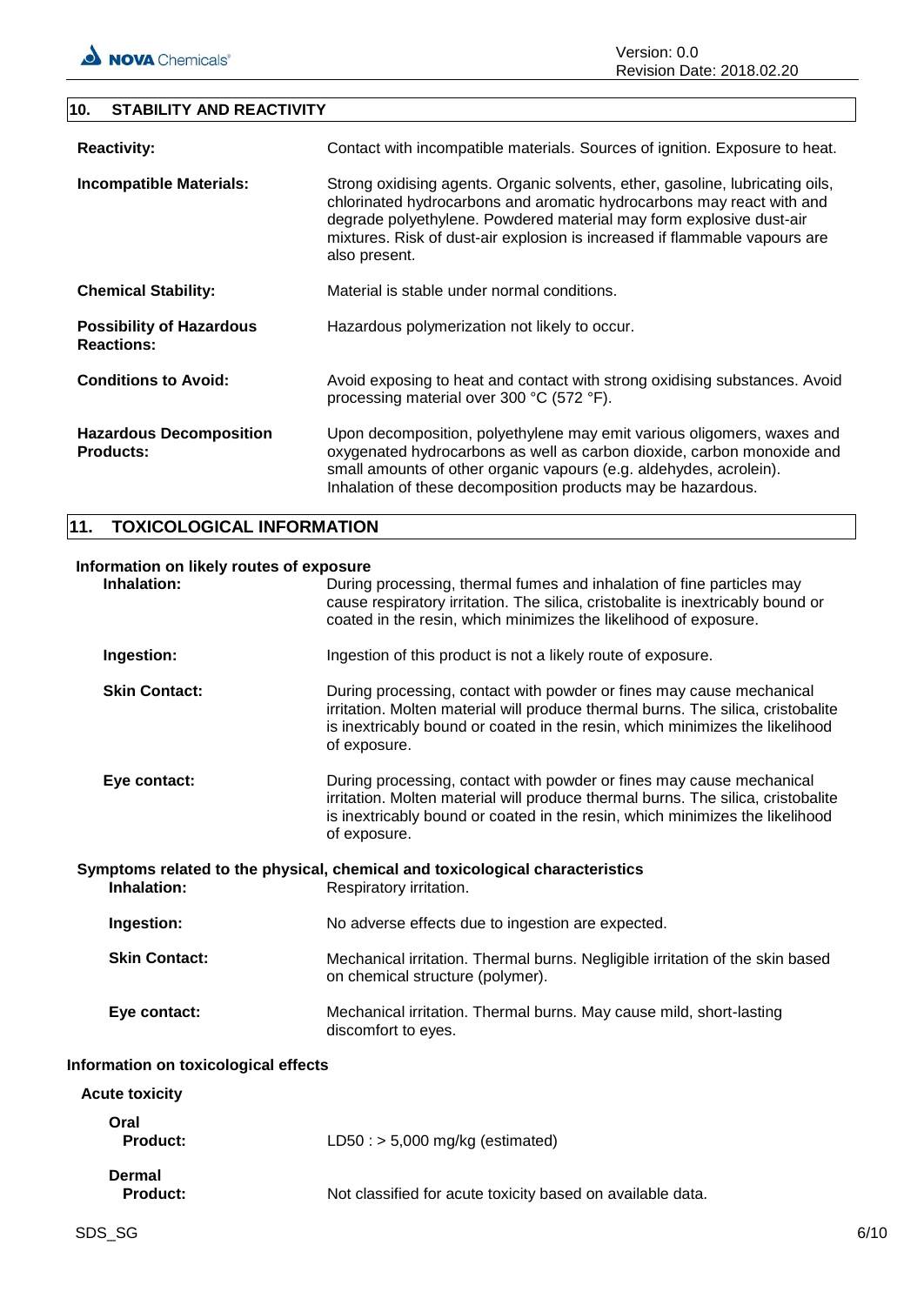| <b>Inhalation</b><br><b>Product:</b>                                       | Not classified for acute toxicity based on available data.                                                                                                         |
|----------------------------------------------------------------------------|--------------------------------------------------------------------------------------------------------------------------------------------------------------------|
| <b>Repeated dose toxicity</b><br><b>Product:</b>                           | No data available.                                                                                                                                                 |
| <b>Skin Corrosion/Irritation:</b><br><b>Product:</b>                       | No data available.                                                                                                                                                 |
| Specified substance(s)<br>Silica, cristobalite                             | Irritating. May cause abrasion to skin. The silica, cristobalite is<br>inextricably bound or coated in the resin, which minimizes the likelihood<br>of exposure.   |
| <b>Serious Eye Damage/Eye</b><br>Irritation:<br><b>Product:</b>            | No data available.                                                                                                                                                 |
| Specified substance(s)<br>Silica, cristobalite                             | Irritating. May cause abrasion to cornea. The silica, cristobalite is<br>inextricably bound or coated in the resin, which minimizes the likelihood of<br>exposure. |
| <b>Respiratory or Skin</b><br>Sensitisation:<br><b>Product:</b>            | No data available.                                                                                                                                                 |
| Carcinogenicity                                                            |                                                                                                                                                                    |
| Product:                                                                   | Not classified.                                                                                                                                                    |
| Silica, cristobalite                                                       | IARC Monographs on the Evaluation of Carcinogenic Risks to Humans:<br>Overall evaluation: 1. Carcinogenic to humans.                                               |
| <b>Germ Cell Mutagenicity</b>                                              |                                                                                                                                                                    |
| In vitro<br><b>Product:</b>                                                | There are no known or reported genetic effects.                                                                                                                    |
| In vivo<br><b>Product:</b>                                                 | There are no known or reported genetic effects.                                                                                                                    |
| <b>Reproductive toxicity</b><br><b>Product:</b>                            | There are no known or reported reproductive effects.                                                                                                               |
| <b>Specific Target Organ Toxicity - Single Exposure</b><br><b>Product:</b> | No data available.                                                                                                                                                 |
| <b>Specific Target Organ Toxicity - Repeated Exposure</b><br>Product:      | No data available.                                                                                                                                                 |
| Specified substance(s)<br>Silica, cristobalite                             | Lungs, Respiratory system - The silica, cristobalite is inextricably bound or<br>coated in the resin, which minimizes the likelihood of exposure.                  |
| <b>Aspiration Hazard</b><br><b>Product:</b>                                | Not classified.                                                                                                                                                    |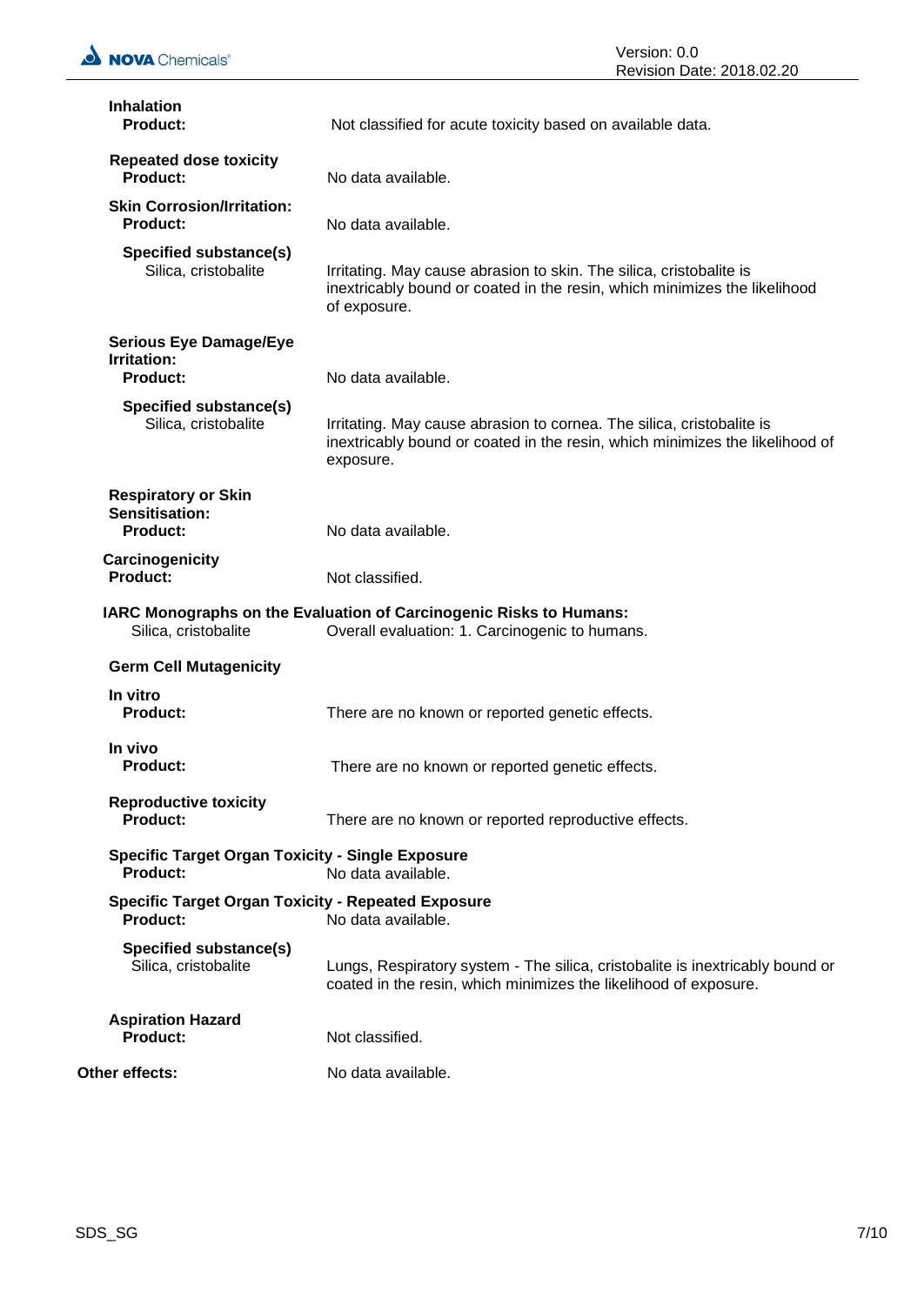

## **12. ECOLOGICAL INFORMATION General information:** NOVAPOL® resins are expected to be inert in the environment. They float on water and are not biodegradable. They are not expected to bioconcentrate (accumulate in the food chain) due to their high molecular weight. NOVAPOL® pellets are not expected to be toxic if ingested but may represent a choking hazard if ingested by waterfowl or aquatic life. **Ecotoxicity Acute toxicity Fish Product:** LC 50 (96 h): > 100 mg/l **Aquatic Invertebrates Product:** EC 50 (Daphnia magna, 48 h): > 100 mg/l **Toxicity to aquatic plants Product:** EC 50 (72 h): > 100 mg/l **Chronic toxicity Fish Product:** NOEC : > 100 mg/l **Aquatic Invertebrates Product:** NOEC : > 100 mg/l **Toxicity to aquatic plants Product:** NOEC : > 100 mg/l **Persistence and Degradability Biodegradation Product:** Not readily degradable. Under optimal oxidation conditions, >99% of polyethylene will remain intact after exposure to microbial actions. Product will slowly change (embrittle) in the presence of sunlight, but will not fully breakdown. Product buried in landfill has been found to be stable over time. No toxic degradation products are known to be produced. **BOD/COD Ratio Product:** No data available. **Bioaccumulative Potential Product:** Pellets may accumulate in the digestive systems of birds and aquatic life, causing injury and possible death due to starvation. **Mobility in Soil:** Biologically persistent. This product has not been found to migrate through soils. **Other Adverse Effects:** Pellets are persistent in aquatic and terrestrial systems.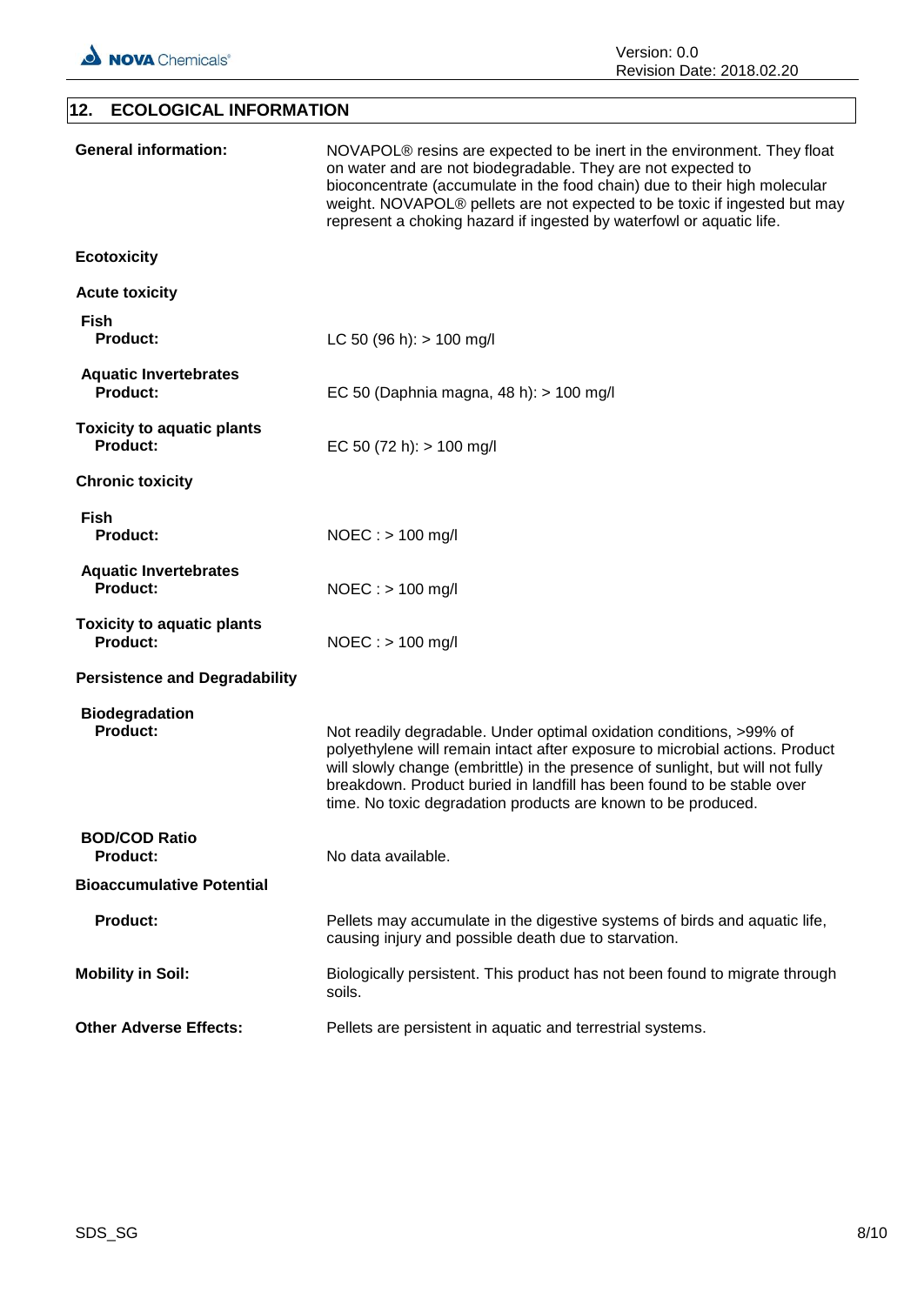## **13. Disposal considerations**

**Disposal methods:** Dispose of contents/container to an appropriate treatment and disposal facility in accordance with applicable laws and regulations, and product characteristics at time of disposal. Preferred disposal methods for polyethylene in order of preference are: 1) clean and reuse if possible, 2) recover and resell through plastic recyclers or resin brokers, 3) incinerate with waste heat recovery and 4) landfill. DO NOT ATTEMPT TO DISPOSE OF BY UNCONTROLLED INCINERATION. Open burning of plastics at landfills should not be undertaken.

## **14. TRANSPORT INFORMATION**

## **IMDG - International Maritime Dangerous Goods Code**

Not regulated.

### **IATA**

Not regulated.

## **15. REGULATORY INFORMATION**

Ongoing occupational hygiene, medical surveillance programs, site emission or spill reporting may be required by federal, state, provincial or local regulations. Check for applicable regulations.

Please contact your NOVA Chemicals representative for additional information.

#### **Inventory status**

Please contact your NOVA Chemicals' representative for additional information.

## **16. OTHER INFORMATION**

| <b>OTHER INFORMATION:</b> | Exposure to the Hazardous Combustion and Decomposition Products as<br>described in the SDS, Sections 5 and 10, may be linked with various acute<br>and chronic health effects. These effects include irritation of eyes and upper<br>respiratory tract primarily from the aldehydes, breathing difficulties, systemic<br>toxicity such as liver, kidney, and central nervous system effects.                                                                                                                                                                                                                                                                                 |
|---------------------------|------------------------------------------------------------------------------------------------------------------------------------------------------------------------------------------------------------------------------------------------------------------------------------------------------------------------------------------------------------------------------------------------------------------------------------------------------------------------------------------------------------------------------------------------------------------------------------------------------------------------------------------------------------------------------|
|                           | NOVA Chemicals has monitored worker exposures to emissions during<br>commercial-scale processing of polyethylene. Concentrations of hazardous<br>decomposition products were determined to be well below established<br>exposure limits in the workplace. "Quantitation of Employee Exposure to<br>Emission Products Generated By Commercial-Scale Processing of<br>Polyethylene" is available in the Am. Ind. Hyg. Assoc. J. 56:809-814 (1995)<br>and "Quantification of Emission Compounds Generated During Commercial-<br>Scale Processing of Advanced SCLAIRTECH™ Polyethylene" is available in<br>the Journal of Plastic Film & Sheeting Volume 26 Issue 2, April 2010. |
|                           | For information on ventilation considerations for the control of volatile air<br>contaminants from polyethylene, please request a copy of NOVA Chemicals'<br>publication, "Ventilation Guidelines for Heat-Processing Polyethylene Resins".                                                                                                                                                                                                                                                                                                                                                                                                                                  |
|                           | For additional information on unloading hopper cars containing plastic resins,<br>refer to NOVA Chemicals' publication, "Hopper Car Unloading Guide".                                                                                                                                                                                                                                                                                                                                                                                                                                                                                                                        |
|                           | For information on processing properties, selection of NOVAPOL resin<br>grades, refer to the NOVAPOL Product Data Sheets available on our web<br>site, under Products & Applications: http://www.novachemicals.com.                                                                                                                                                                                                                                                                                                                                                                                                                                                          |
|                           | For additional information on preventing pellet loss, refer to published plastic<br>industry publications and resources under 'Operation Clean Sweep'; now<br>downloadable from the web at http://www.opcleansweep.org/.                                                                                                                                                                                                                                                                                                                                                                                                                                                     |